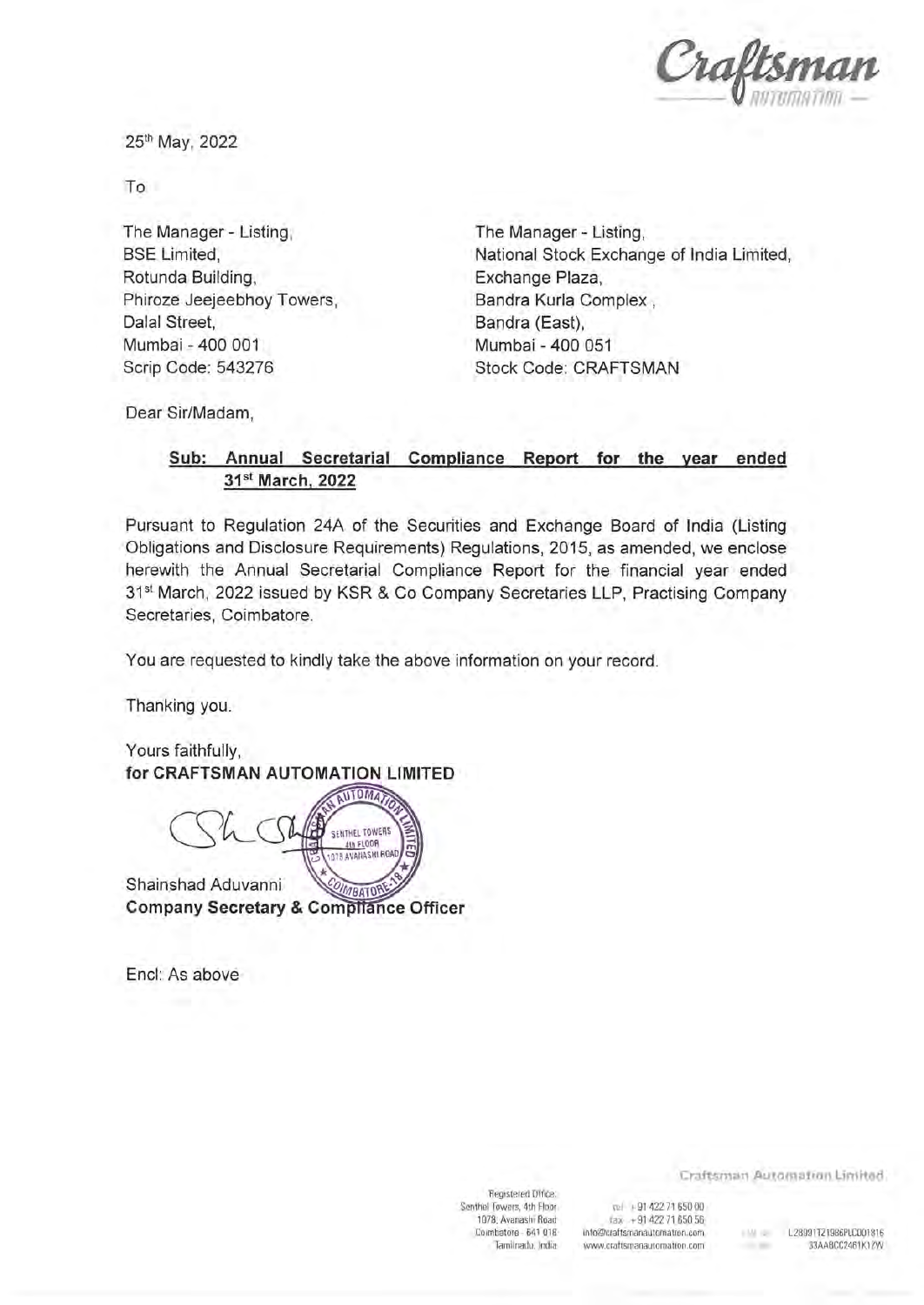



PRACTISING COMPANY SECRETARIES & TRADE MARK AGENTS COMPANY SECRETARIES LLP **Assuring Compliances & Solutions – beyond challenge**"

[Registered with Limited Liability Under The LLP Act 2008 - Regn. No. AAB-3259]

## Secretarial Compliance Report of Craftsman Automation Limited (CIN L28991TZ1986PLC001816) for the year ended 31st March, 2022

- 1. We have examined:
	- (a) all the documents and records made available to us and explanation provided by Craftsman Automation Limited ("the Listed Entity") arising from the compliances of specific Regulations listed under Para 2 infra. <sup>|</sup>
	- (b) the filings/ submissions made by the Listed Entity to the stock exchanges in connection with the above,
	- (C) website of the listed entity,

for the year ended 31<sup>st</sup> March, 2022 ("Review Period") in respect of compliance with the provisions of:

- (a) The Securities and Exchange Board of India Act, 1992 ("SEBI Act") and the Regulations, circulars, guidelines issued thereunder; and
- (0) The Securities Contracts (Regulation) Act, 1956 ("SCRA"), rules made thereunder and the Regulations, circulars, guidelines issued thereunder by the Securities and Exchange Board of India ("SEBI")
- 2. The specific Regulations, whose provisions and the circulars/ guidelines issued thereunder, have been examined, include:
	- (a) Securities and Exchange Board of India (Registrar to an Issue and Transfer Agents) Regulations, 1993:
	- (b) Securities and Exchange Board of India (Depositories and Participants) Regulations, 2018:
	- (c) Securities and Exchange Board of India (Listing Obligations and Disclosure Requirements) Regulations:
	- (d) Securities and Exchange Board of India (Issue of Capital and Disclosure Requirements) Regulations, 2018;
	- (e) The Securities and Exchange Board of India (Substantial Acquisition of Shares and Takeover) Regulations, 2011:

7C, Mayflower Signature, CENTRAL OFFICE

CENTRAL OFFI<br>7C, Mayflower S<br>No. 365/13, Avin<br>Coimbatore - 6<br>Phone : (0422) 2<br>E-mail : info@k No. 365/13. Avinashi Road, Peelamedu, Gopal Street, T. Nagar, Manipal Centre, No. 47, Dickenson Road, Coimbatore - 641 004. Chennai - 600 017. Bangalore - 560 042. Phone : (0422) 2302867 / 68, 2305676, 4982868, 4952868 Phone : (044) 24337620 Phone : (080) 41749185 E-mail : info@ksrandco.in E-mail : chennai@ksrandco.in E-mail : bangalore@ksrandca.in

## : BRANCH OFFICE:

Flat No. 1, 26/27, Venkatesham Flat. 5-311

## BRANCH OFFICE:

3rd Floor, South Block.

/

W/

www .ksrandco.in